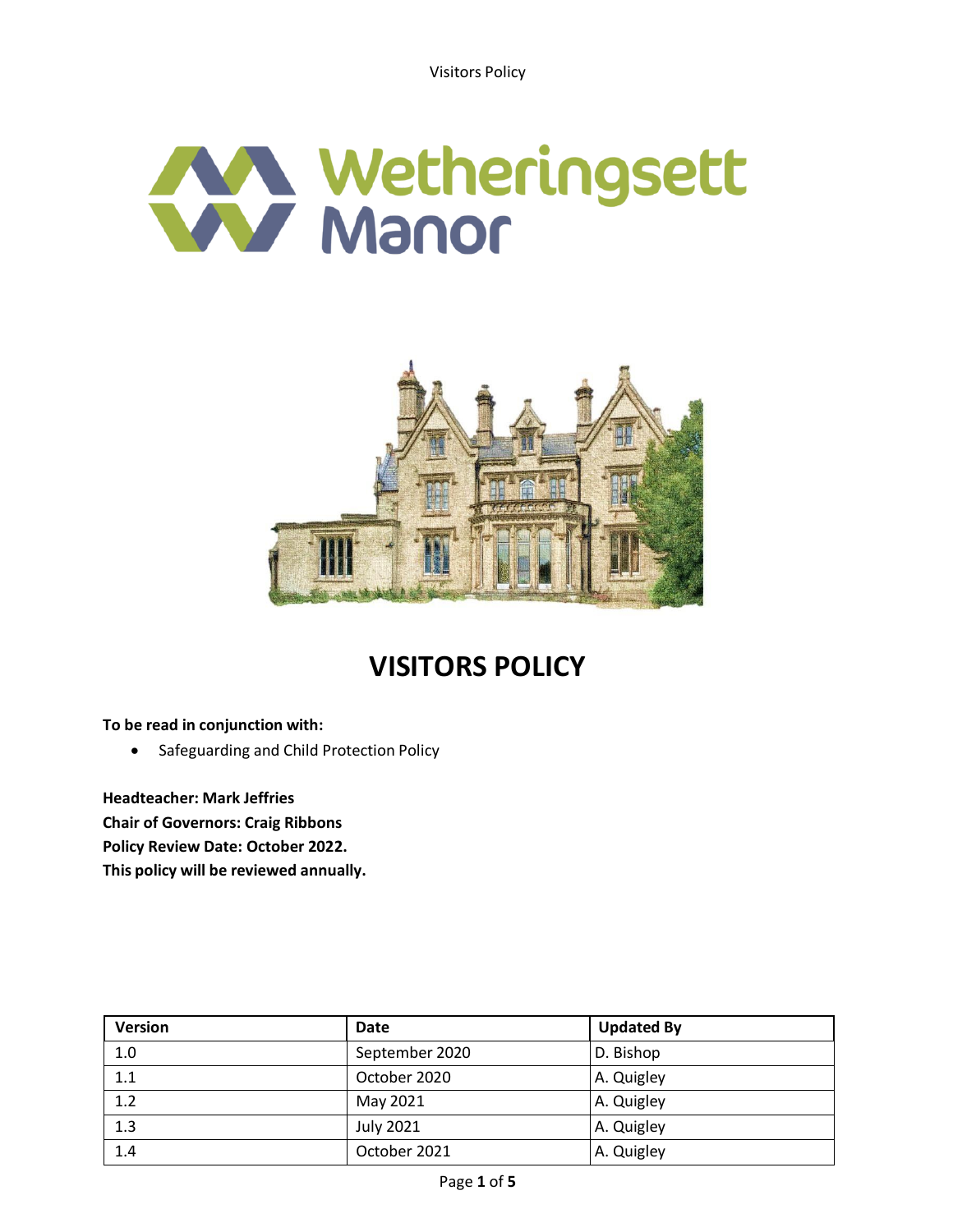# **Contents**

| <b>Section</b> | <b>Topic</b>                         | <b>Page Number</b> |
|----------------|--------------------------------------|--------------------|
|                | <b>Guidance and Responsibilities</b> |                    |
| $\overline{2}$ | <b>Types of Visitor</b>              |                    |
| 3              | <b>Procedures for ALL Visitors</b>   | 2, 3               |
| 4              | <b>Categories of Visitors</b>        | 3                  |
| 4.1            | <b>Council Staff</b>                 | 3                  |
| 4.2            | <b>Staff from other agencies</b>     | 3                  |
| 4.3            | <b>Ofsted</b>                        | 4                  |
| 5              | Appendix                             |                    |
| 5.1            | <b>Template Letter</b>               |                    |

## **Protocol on Visitors to the School**

## **1) Guidance and Responsibilities**

The Headteacher and Chair of Governors are responsible for implementing this guidance and managing the protocol for visitors to Wetheringsett Manor School. The day-to-day arrangements need to be understood and implemented by all staff. All staff have a responsibility to ensure that visitors to the school are properly welcomed and managed safely within school.

All staff should be made aware of this guidance and that it applies to the following visitors equally.

This is part of WMS's Safeguarding and Child Protection Policy.

# **2) Types of Visitor**

There are a number of different types of legitimate visitors to WMS:

- Visitors who attend the school in connection with children and who have a professional role i.e. Social Workers, Educational Psychologist, SEND Officers, Targeted Support Workers or Health Related Professionals.
- Visitors attending to work with children in roles such as Peripatetic Tutors, Sports Coaches etc.
- Visits should be pre-planned to ensure they run smoothly considering the need to safeguard both children, the reputation of the school and the visitor. Where appropriate, risk assessments should be undertaken. The Headteacher or Senior Leadership Team (SLT) should be aware of visits in advance whenever possible.
- Appropriate rooms should be allocated to the visiting professionals.

# **3) Proceduresfor ALL Visitors**

- Wherever possible, visits to schools must be pre-arranged and the relevant personnel made aware, this includes child protection investigations where a child needs to be seen on the day.
- All visitors must report to the Main Reception upon arrival and must not enter the school via any other entrance.
- At Reception, all visitors should explain the purpose of their visit and who has invited them. They should be ready to produce formal identification. All visitors should show the photo ID card their employing agency hasissued them, and complete the COVID-19 visitor risk assessment questions.
- If there are any concerns in relation to the validity of this identification school staff should seek to confirm this with the employing agency.
- All visitors will be asked to sign the Visitors' Record Book or equivalent such as an electronic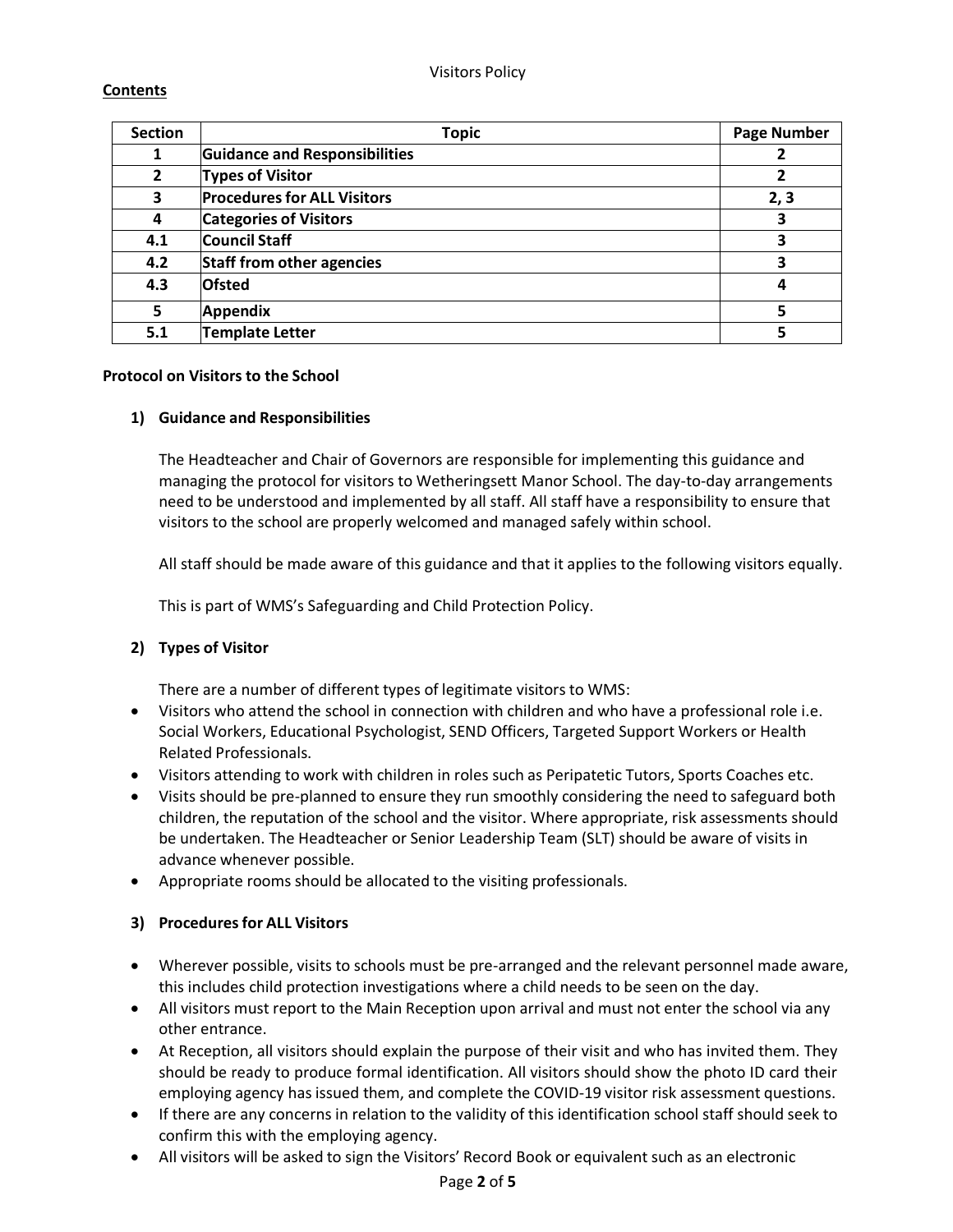## Visitors Policy

recording system which may include a photograph of the visitor being taken. Visitors will be asked to include their phone number and to allow a temperature check to be completed for our Track and Trace system in case of an outbreak of Covid-19. Records will be kept in compliance with GDPR.

- If the visitor is part of a large group of visitors a separate register may be utilised.
- A Visitor's Badge should be worn and displayed prominently at all times whilst in the school.
- Visitors should wait in the Reception Area until they are met by an appropriate member of staff to be escorted to their destination.
- All visitors should be accompanied by a member of staff. Visitors should not be alone with pupils unless this is a legitimate part of their role for example a Social Worker seeing a child and the school has assured the visitor's employers have confirmed that their staff have appropriate checks.
- If visitors find they are alone with pupils they should report to a member of staff or reception. This should be explained to visitors at the point of arrival.
- On departing the school, visitors should leave via reception, sign out of the building, return their visitor badge and be seen to leave the premises. School Reception staff should check the 'in – out' records regularly to monitor compliance with these procedures.
- If the visitor is deemed unfit due to their risk assessment, they will be asked to reschedule their appointment until they can have a Covid-19 test completed or 14 days has passed. If they are supposed to see a student, we will ensure that there is a virtual meeting instead.

## **4) Categories of Visitors**

## **4.1** Council Staff

Council staff who visit WMS and who have unsupervised contact with children will have had an appropriate DBS check conducted by their employing service. If the nature of their work requires it, the service will also have applied the requirements of the Childcare Disqualification regulations.

In these circumstances the statutory guidance says: "Schools and colleges must obtain written notification from any agency, or third-party organisation they use that the organisation has carried out the checks (in respect of the enhanced DBS certificate that written notification has been received that confirms the certificate has been obtained by either the employment business or another such business), on an individual who will be working at the school or college that the school or college would otherwise perform. Where the position requires a barred list check this must be obtained, by the agency or third-party prior to appointing that individual. The school must also check that the person presenting themselves for work is the same person on whom the checks have been made". This guidance can be regarded by schools as the 'written notification' required by the guidance.

An example template of written notification is included at Appendix.

Schools will, of course, need to see identification from Visitors to confirm that they do indeed work for the specific Council stated.

## **4.2** Staff from other agencies

The same requirement as in 4.1 applies. If schools have 'written notification' from an agency that their staff have a DBS 'Enhanced with barred list information' check, then it is not necessary for the visitor to produce individual evidence of their DBS check before being granted unsupervised contact with children.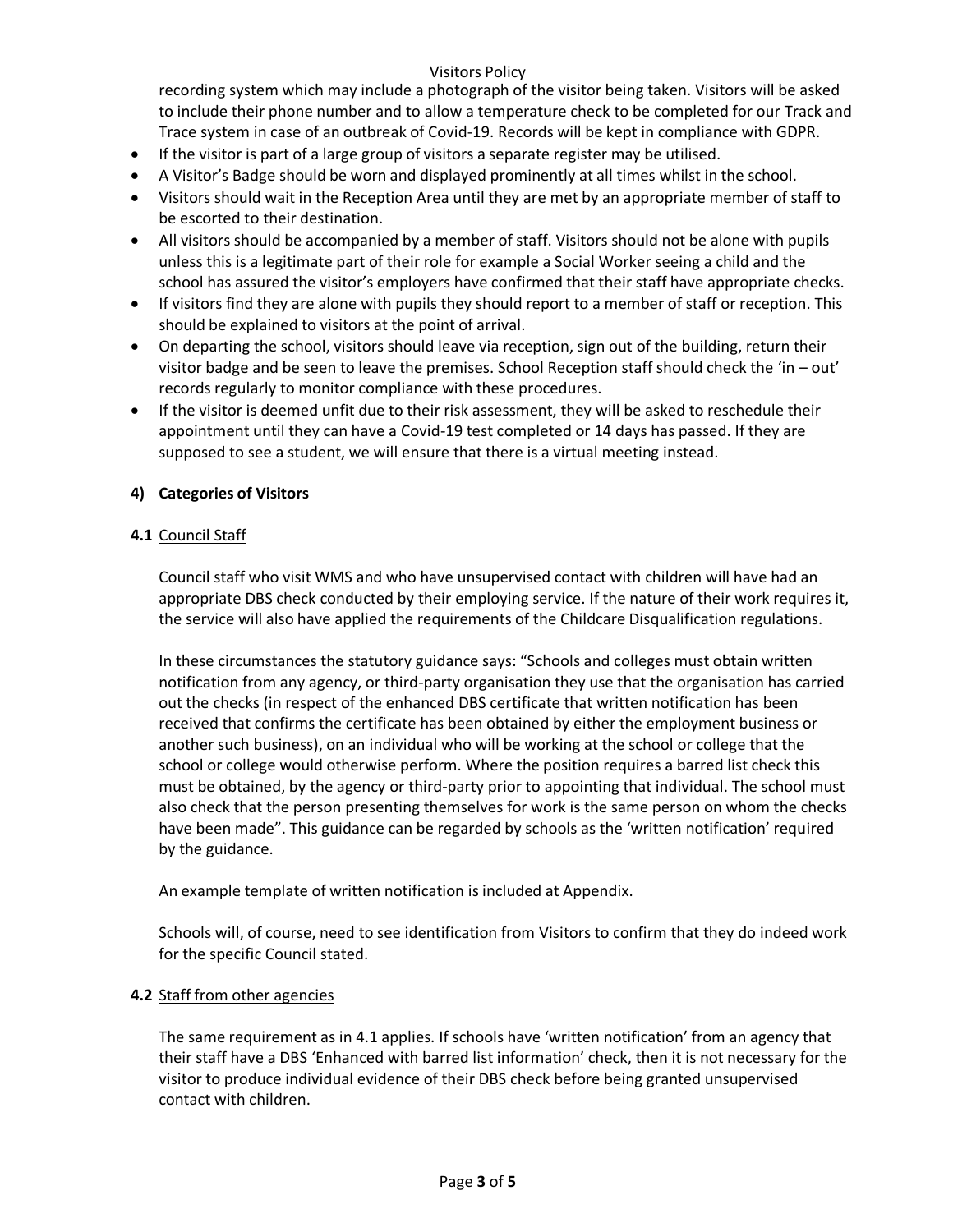# **4.3** Ofsted

Ofsted have provided NCC with written confirmation that all Ofsted staff who would visit a school have been through a DBS 'Enhanced with barred list information' check. They have also confirmed that all approved additional inspectors have also been through a DBS 'Enhanced with barred list information' check. Ofsted provide a list of all approved additional inspectors at: [https://www.gov.uk/search?q=additional+inspectors.](https://www.gov.uk/search?q=additional%2Binspectors)

Staff at WMS can regard this note as constituting 'written notification' that Ofsted staff have been subject to relevant checks, as NCC holds the 'written notification' from Ofsted.

#### Monitoring and Evaluation

Like all safeguarding policies schools should monitor and evaluate the implementation and effectiveness of this guidance on a regular basis.

Review of guidance

The guidance will be reviewed by WMS on an annual basis.

1 Disqualification under the Childcare Act 2006. Statutory guidance for local authorities, maintained schools, academies and free schools. DfE February 2015

#### **5) Appendix**

#### **5.1 Template Letter**

Dear Head teacher / Chair of Governors

Disclosure & Barring Service Checks for INSERT NAME OF SERVICE Staff Visiting Schools

Ofsted Guidance on DBS checks for visiting staff states:

"For visiting staff who do have unsupervised regular access to children and young people – such as educational psychologists, social workers, supply teachers, trainee teachers, nurses, sports coaches, MOD personnel and inspectors – their 'providing' organisation (for example, the supply agency, the university, primary care trust, local authority and so on) should request the check. It is sufficient, for schools and colleges to seek written confirmation that appropriate checks, including DBS checks have been carried out and by whom – most commonly the relevant human resources department (it is not necessary to specify a named individual) – and to confirm the identity of these Visitors".

To help you comply with this guidance, this letter is confirmation that INSERT NAME OF SERVICE HR Department obtains the following checks for all centrally employed staff who may as part of their jobs have unsupervised contact with children & young people on a regular basis:

- Enhanced DBS disclosure with barred list check
- 2 References
- Medical Clearance
- Eligibility to work in the UK

A role that may have unsupervised contact with children and young people on a regular basis